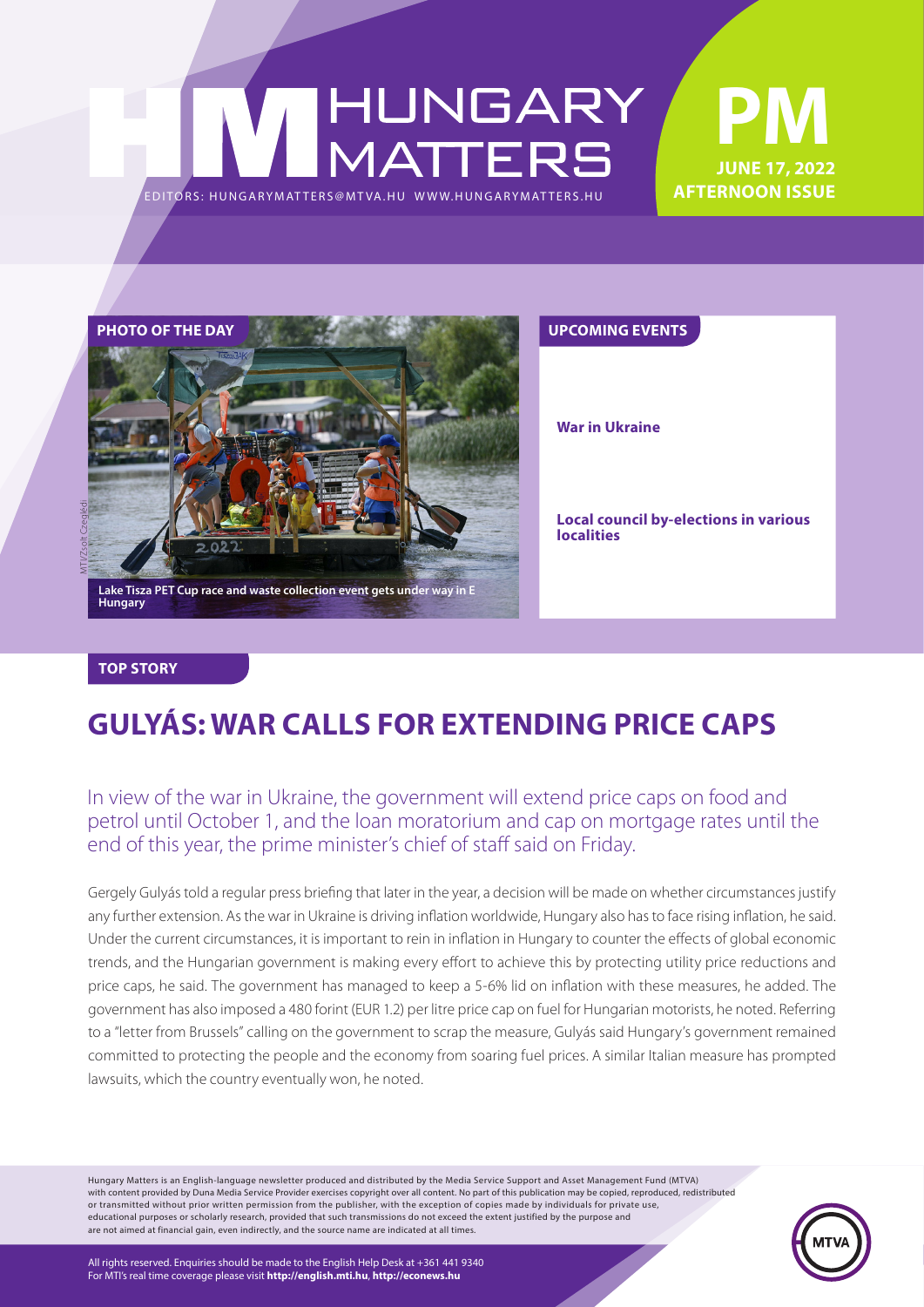#### **GULYÁS: GAS EMBARGO WOULD THREATEN EUROPE'S SUPPLY**

Hungary's government will continue to back only those sanctions which don't hurt Hungary and Europe more than they hurt Russia, the prime minister's press chief said on Friday, adding that an embargo on Russian gas imports would threaten the entire continent's gas supply. The decisions taken by Brussels so far have contributed to the record-high inflation rate, Gergely Gulyás told a regular press briefing, adding that the imposition of a gas embargo would put the energy supply of the whole of Europe at risk. He called on the European community to return to the sanctions as described in the "consensus reached in Versailles", which exempted energy resources from the sanctions imposed on Russia as a response to the war in Ukraine. While "we somehow got over the issue of coal and oil", further sanctions on gas deliveries would have "extremely negative effects", he said.

Meanwhile, Gulyás also said the Hungarian government did not support the introduction of a global minimum tax, a position which the finance minister would hold firm on at Friday's Ecofin meeting. This matter requires a unanimous decision, which cannot be reached without Hungary, he added. Gulyás said a global minimum tax would force Hungary to double tax burdens on businesses, arguing that they currently pay a rate of

7.5% and the global minimum tax rate would be 15%. The global minimum tax would cost Hungary its tax advantage in the region and Europe, and place burdens on businesses that would be too heavy even in a normal economic situation, let alone in a time of war, he added.

Gulyás said the economic crisis caused by the war called for economic growth, tax cuts and investment promotion with a view to protecting jobs. He said the reason why the Hungarian government had originally been in favour of a global minimum tax was because it was supposed to be imposed on tech giants that avoided paying all their taxes. Yet these sort of companies are not included in the current package while all other types of commodity producing companies are, he said. Gulyás said the "EU is rushing into things again" and would introduce the new tax when it was uncertain that the package would be backed by the United States Congress given the upcoming midterm election there. He noted that a Republicanbacked organisation that deals with taxation opposes the minimum tax.

In response to a question, Gulyás said the government continued to reject a congestion fee for Budapest motorists, adding that the measure would "make motorists' life impossible" in the city. Gulyás accused the Budapest municipality of aiming to "make life impossible for motorists in every other way", and warned politicians against "handing out lifestyle advice". Hungarians have

a right to live as they like, within the confines of the law, he said. "Although 21st century Liberalism actively opposes freedom in western Europe, it is not a good discipline to transfer to Hungary," Gulyás said. The government can only provide incentives, he added.

#### **GULYÁS: EMBARGO ON RUSSIAN GAS 'WOULD BE CONTRARY TO COMMON SENSE'**

Gergely Gulyás, the prime minister's chief of staff, said at a regular press briefing on Friday that a European Union embargo on Russian gas would pose difficulties not only to the eastern and central European economies but also to the western European ones. "Such a decision would be contrary to common sense." Hungary's government would be capable of maintaining the cap on fuel prices as long as supplies are forthcoming, he said. Should the EU's embargo go through, the "price caps would become untenable overnight", he said. While supply chain security has been shaken, fuel shortages "are not impossible but unlikely," he said. If necessary, Hungary's strategic reserves can ward off shortages for up to a year, he said. Hungary has done the most in the EU to diversify its energy supplies in the past 12 years, with interconnectors with five neighbouring countries constructed during that period, Gulyás said. "We will wean the country from Russian oil when it will not bring us, Hungarian

Hungary Matters is an English-language newsletter produced and distributed by the Media Service Support and Asset Management Fund (MTVA) with content provided by Duna Media Service Provider exercises copyright over all content. No part of this publication may be copied, reproduced, redistributed or transmitted without prior written permission from the publisher, with the exception of copies made by individuals for private use, educational purposes or scholarly research, provided that such transmissions do not exceed the extent justified by the purpose and are not aimed at financial gain, even indirectly, and the source name are indicated at all times.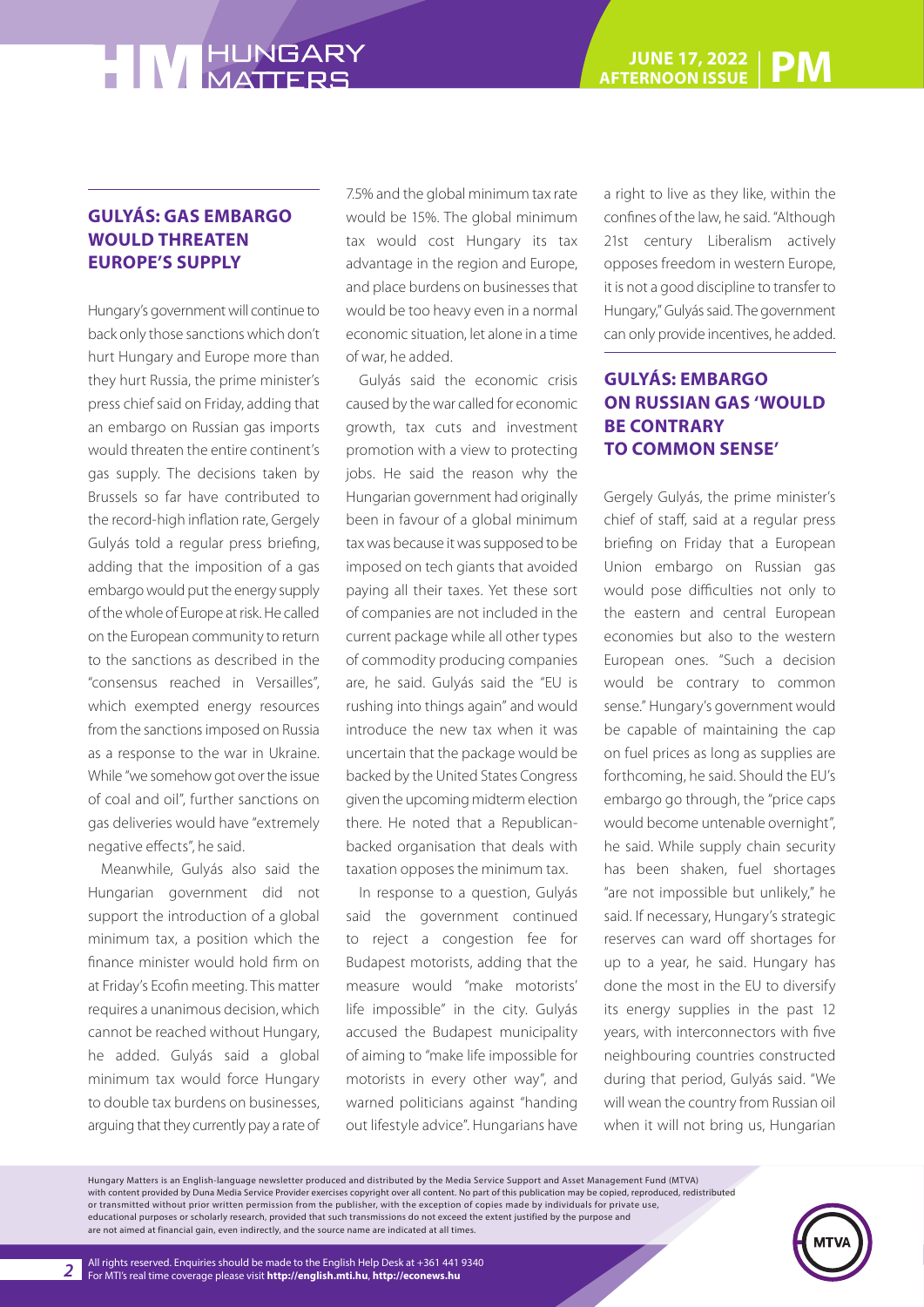families and the economy extra costs," he said.

Regarding the EU's sanctions policy, Gulyás noted that Russia's revenues from raw material exports had already exceeded that in 2021. In the long term, the aggression will curb Russian-European ties and prompt the country to turn towards Asia, forcing Europe to find alternative sources of raw materials, he said. On Hungary's veto to add the head of the Russian Orthodox Church, Patriarch Kirill, to the sanctions list, Gulyás said that while "the Russian Orthodox church is usually supporting Russian state aims", the patriarch is "the representative of a church -- I would not call a church pro-war". Religious leaders should not be cut off from their flock, however small their number in Hungary may be, he said.

Regarding companies' reactions to the government's windfall tax, Gulyás said all attempts to push the extra costs onto customers will prompt inspections from the consumer protection authorities. The government anticipates few such cases, as raising the costs for customers may result in losing them in high-competition sectors such as banking, he said. While air transport companies "have seen easier times than the past few years", they are still in much better shape than the hospitality industry, which has been "fighting for its life for two years now". That is why the government is planning no extra profit tax for the latter, he said.

Gulyás also confirmed a statement by Tibor Navracsics, the minister responsible for regional development and the uptake of EU funds, saying that Hungary would be ready to make compromises to access the EU's Recovery and Resilience Fund (RRF). In line with the European Commission's objections, Hungary is ready to reduce the rate of single-bidder public procurement procedures to under 15%, and is open to all professional criticism lacking political motivation, he said. The EC is bound by law to reach an agreement with all member states, he said. Meanwhile, the Hungarian opposition is doing everything in its power to hinder Hungary's access to EU funds, allocated, among other things, to wage increase, he said. Opposition MEPs drawing EU wages to the tune of five million forints (EUR 12,500) are thus obstructing wage increases for teachers and doctors, he said.

#### **GULYÁS BACKS SIMULTANEOUS EP, LOCAL ELECTIONS**

Commenting on a ruling party proposal to hold the next local elections simultaneously with the European parliamentary elections, Gergely Gulyás, the prime minister's chief of staff, told a regular press briefing on Friday that a single campaign was easier for everyone than two separate ones and higher voter turnout would also be preferable to all. Considering that both events will take place in two years' time, there is plenty of time for everyone to prepare, he added. Commenting on the increase

in Prime Minister Viktor Orbán's salary, Gulyás said it had been him who proposed this in order to ensure that Orbán's salary is not less than any of his ministers'. He also said that a government decision is expected to be published on Friday about the conditions applying to small and medium-sized businesses to benefit from utility fee caps. It will apply to small businesses and will include a consumption threshold, he added. Gulyás said talks were under way with local councils about the compensation they are to receive for losing eligibility for the utility fee caps. Depending on size and revenues, some local councils will get a state contribution to help pay their increased utility fees, he added.

In response to a question on monkeypox, he said the public health centre was in charge of assessing risks which he said were moderate. The government has not been contacted yet by any European Union bodies about vaccine procurement against monkeypox, he added.

Commenting on planned changes in the preferential small business tax kata, he said no decision had been made but the goal is to ensure that only the "traditionally small-income" businesses should benefit from it. Meanwhile, Gulyás said Hungary was participating in joint military exercises with NATO and non-Hungarian NATO soldiers were also protecting Hungary's eastern borders. However, no decision has been made about units of the military alliance to be stationed in Hungary, he added.

Hungary Matters is an English-language newsletter produced and distributed by the Media Service Support and Asset Management Fund (MTVA) with content provided by Duna Media Service Provider exercises copyright over all content. No part of this publication may be copied, reproduced, redistributed or transmitted without prior written permission from the publisher, with the exception of copies made by individuals for private use, educational purposes or scholarly research, provided that such transmissions do not exceed the extent justified by the purpose and are not aimed at financial gain, even indirectly, and the source name are indicated at all times.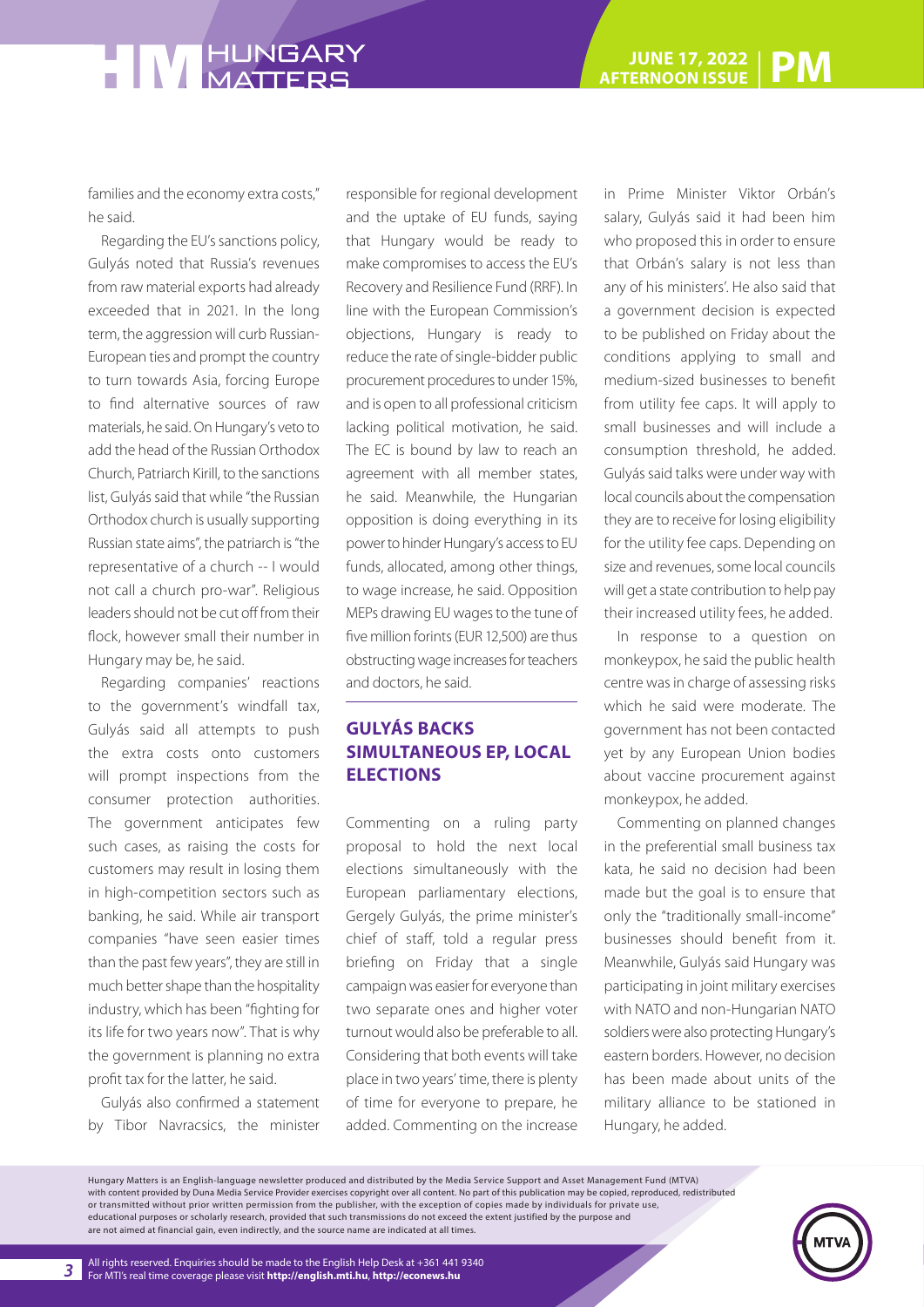Commenting on the exchange rate of the forint against the euro, he said that since 2010, the forint had been weakening to the euro by less than 1% annually and the current weakening is a consequence of the war. The Hungarian currency is weakening almost the same way as other currencies in this region, he added. In response to a question about a ruling party proposal to withdraw resources from parliamentary groups, he said the government had not discussed the motion but a vote would be held on it in parliament. The proposal aims to ensure that having seven opposition groups out of nine party groups in parliament does not cost an extra 4 billion forints, he added. Support for party groups will still remain generous, with more money available after opposition lawmakers than ruling party lawmakers. Gulyás also said the Budapest-Belgrade rail development project was under way, the government would not stop it and it was expected to be completed by 2025. The planned repurchase of Liszt Ferenc International Airport will be kept on the agenda but "in the current war situation, it will be much more difficult to make the required funding available".

#### **NAVRACSICS IN TALKS ON UPTAKE OF EU FUNDING**

The European Commission is open to finding solutions to the issues with Hungary on the partnership agreement enabling the country to access the resources for its operative programmes and on the recovery and resilience fund (RRF) to offset the fallout of the coronavirus pandemic, the minister for regional development and the uptake of EU funds said on Friday. Tibor Navracsics said he had travelled to Brussels to open both negotiations, and had hope to reach an agreement and free EU resources for Hungary by the end of the year. Talks on the operative programmes are "progressing well on the expert level", Navracsics said. Regarding the RRF funding, "which is informally tied to the rule-of-law conditionality", Hungary has always been ready to find a compromise, he said. Regarding public procurement and corruption, Hungary will have to harmonise its statistics with the EC's numbers: the body has earlier objected to the number of single-bidder public procurement procedures in Hungary, "while according to our data, that number is at and occasionally below the EU average in Hungary," he said.

The government is planning amendments to legislation to further reduce the number of single-bidder cases, he added. Meanwhile, the EC "holds the stance that certain cases of corruption should be regulated separately, but they are already incorporated into [laws on] various crimes", he said. While "a certain EU official" is pushing for Hungary to become a member of the European Public Prosecutor's Office (EPPO), Public Prosecutor Laura Codruța

Kovesi has praised cooperation with Hungarian authorities, he said. During the talks, Navracsics said he had met "no explicitly politically motivated conditions ... but Commissioners' readiness to cooperate can vary, depending on their political views."

#### **ORBÁN MEETS FINA HEAD**

Prime Minister Viktor Orbán met Husain Al-Musallam, the head of the International Swimming Federation (FINA), in Budapest, ahead of the start of the 2022 World Aquatics Championships held between June 17 and July 3, the prime minister's press chief said on Friday. Budapest was appointed host of the games in February after Fukuoka, Japan, stepped back, citing the fallout of the coronavirus pandemic. Events will take place in Budapest, Debrecen, Sopron and Szeged, and will host some 2,300 athletes in five disciplines, Bertalan Havasi said. Budapest last hosted a world aquatics championship in 2017.

#### **SZALAY-BOBROVNICZKY: HUNGARY DEDICATED TO POLICIES URGING CEASEFIRE**

Hungary stands for promoting peace in Ukraine and working towards a ceasefire rather than sending lethal aid to the country, Defence Minister Kristóf Szalay-Bobrovniczky said on Thursday. After attending a meeting of NATO defence ministers in Brussels, Szalay-Bobrovniczky told Hungarian

Hungary Matters is an English-language newsletter produced and distributed by the Media Service Support and Asset Management Fund (MTVA) with content provided by Duna Media Service Provider exercises copyright over all content. No part of this publication may be copied, reproduced, redistributed or transmitted without prior written permission from the publisher, with the exception of copies made by individuals for private use, educational purposes or scholarly research, provided that such transmissions do not exceed the extent justified by the purpose and are not aimed at financial gain, even indirectly, and the source name are indicated at all times.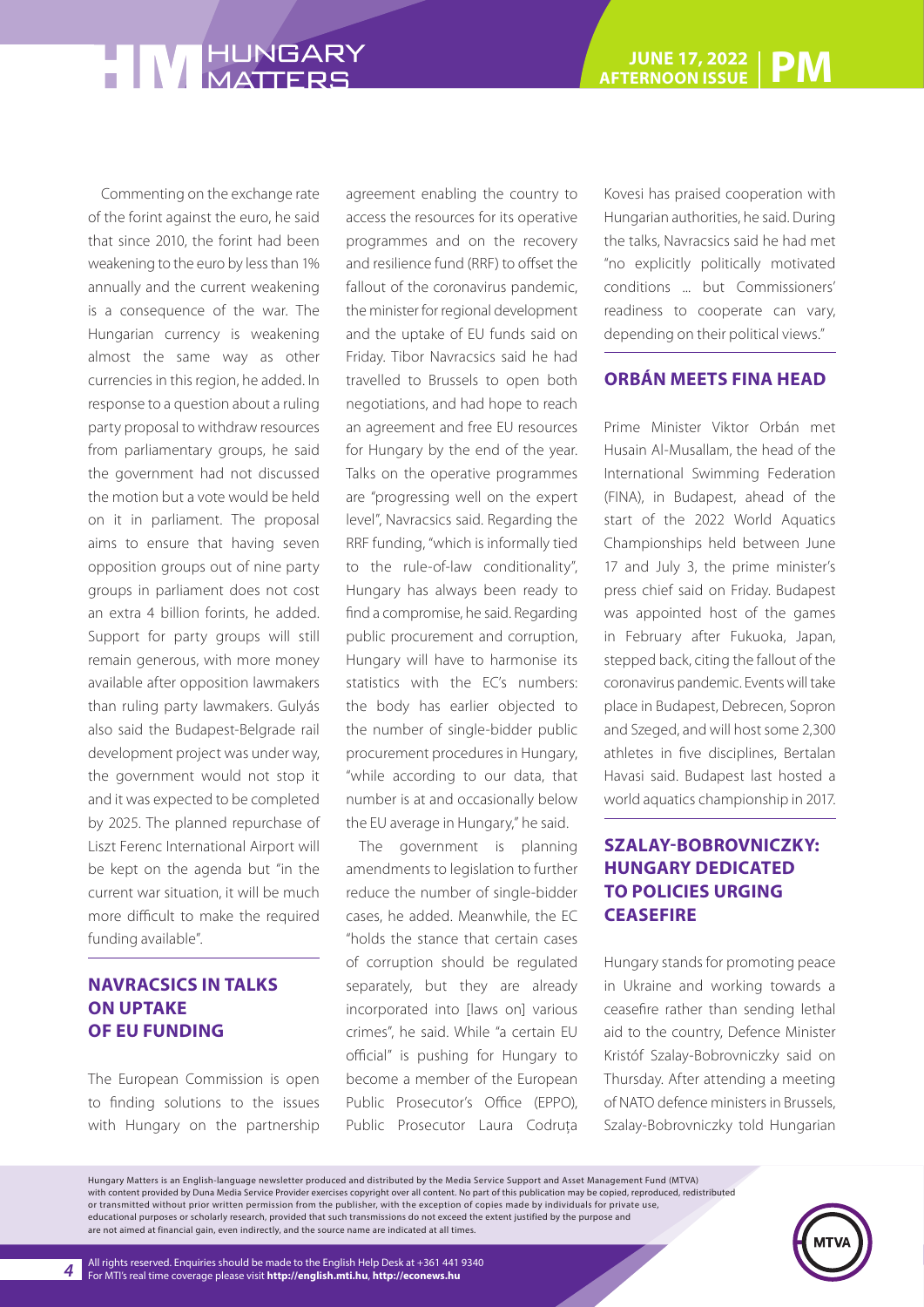journalists that all ministers had condemned the Russian aggression in Ukraine and were in agreement about the need to continue strengthening NATO's deterrence and defence capabilities.

At the meeting, it was confirmed that Finland and Sweden would join the alliance, whose eastern borders would expand by 1,300kms, he noted.

Szalay-Bobrovniczky said Hungary was making every effort to stay out of the war in Ukraine, and the Hungarian army stood as a guarantee that Hungary would not become a part of the war in Ukraine. In response to the economic crisis which has developed as a result of the Ukraine war, the Hungarian government has set aside reserves for protecting caps on utility bills and its security, and this will finance, among others, army development, he added.

Hungary is among the wellperforming countries when it comes to meeting the target to increase defence spending to 2% of GDP by 2024. Hungary will fulfil the target in 2023, he added. This will help Hungary to carry developing its armed forces and to participate in all activities that result from its obligations arising from NATO membership, he added. Szalay-Bobrovniczky also noted that on the sidelines of the meeting, Hungary handed over the rotating presidency of the Visegrad Group to Slovakia at a ceremony attended by British Defense Minister Ben Wallace.

#### **POLICE: OVER 11,000 REFUGEES ARRIVE FROM UKRAINE ON THURSDAY**

Fully 6,177 people crossed into Hungary directly from Ukraine on Thursday, while another 4,987 from Ukraine crossed from Romania, the national police headquarters (ORFK) said. Police issued temporary residence permits valid for thirty days to 215 people, ORFK told MTI on Friday. Holders of such permits must contact a local immigration office near their place of residence within thirty days to apply for permanent documents, it added. Budapest police received 90 refugees, 31 children among them, arriving by train, ORFK said.

#### **OFFICERS ON SOUTHERN BORDERS ATTACKED OVER 200 TIMES THIS YEAR**

Migrants attacked law enforcement officers protecting Hungary's southern borders over two hundred times this year, with 28 officers suffering injuries, the national police said on its website on Friday. A total of 238 attacks were recorded at borders in Bács-Kiskun County and Csongrád-Csanád County. The attackers used sticks and threw stones, bricks and sand at the uniformed officers, injuring 28 of them, the website said. Proceedings were started in 61 cases for alleged assault against a person in official capacity and 78

cases for assault against a person fulfilling public duty. Illegal migrants also caused considerable damage to equipment and vehicles, with damages often exceeding several million forints, police.hu said. Police added that the number of illegal border crossing attempts was on the rise and border violators were becoming increasingly aggressive.

#### **OVERWHELMING MAJORITY OF HUNGARIANS SUPPORT SELECTIVE FUEL PRICE CAPS - NÉZŐPONT**

The vast majority, 73% of Hungarian voters support the government's decision to cap fuel prices at 480 forints (EUR 1.2) for Hungarian consumers only, the Nézőpont Institute said on Friday. According to a government decision announced on May 26, only motorists with Hungarian number plates are eligible to buy fuel at reduced prices, while foreigners have to pay market prices at Hungarian pumps. Nézőpont said that 73% of respondents supported the measure while 21% opposed it. Pro-government voters were more inclined to favour the step, with 87% supporting and 10% rejecting it. Among sympathisers of opposition parties, 53% supported and 39% rejected it, Nézőpont said. Nézőpont asked 1,000 people over the phone between June 7 and 9. The sample was representative of Hungary's adult population, it said.

Hungary Matters is an English-language newsletter produced and distributed by the Media Service Support and Asset Management Fund (MTVA) with content provided by Duna Media Service Provider exercises copyright over all content. No part of this publication may be copied, reproduced, redistributed or transmitted without prior written permission from the publisher, with the exception of copies made by individuals for private use, educational purposes or scholarly research, provided that such transmissions do not exceed the extent justified by the purpose and are not aimed at financial gain, even indirectly, and the source name are indicated at all times.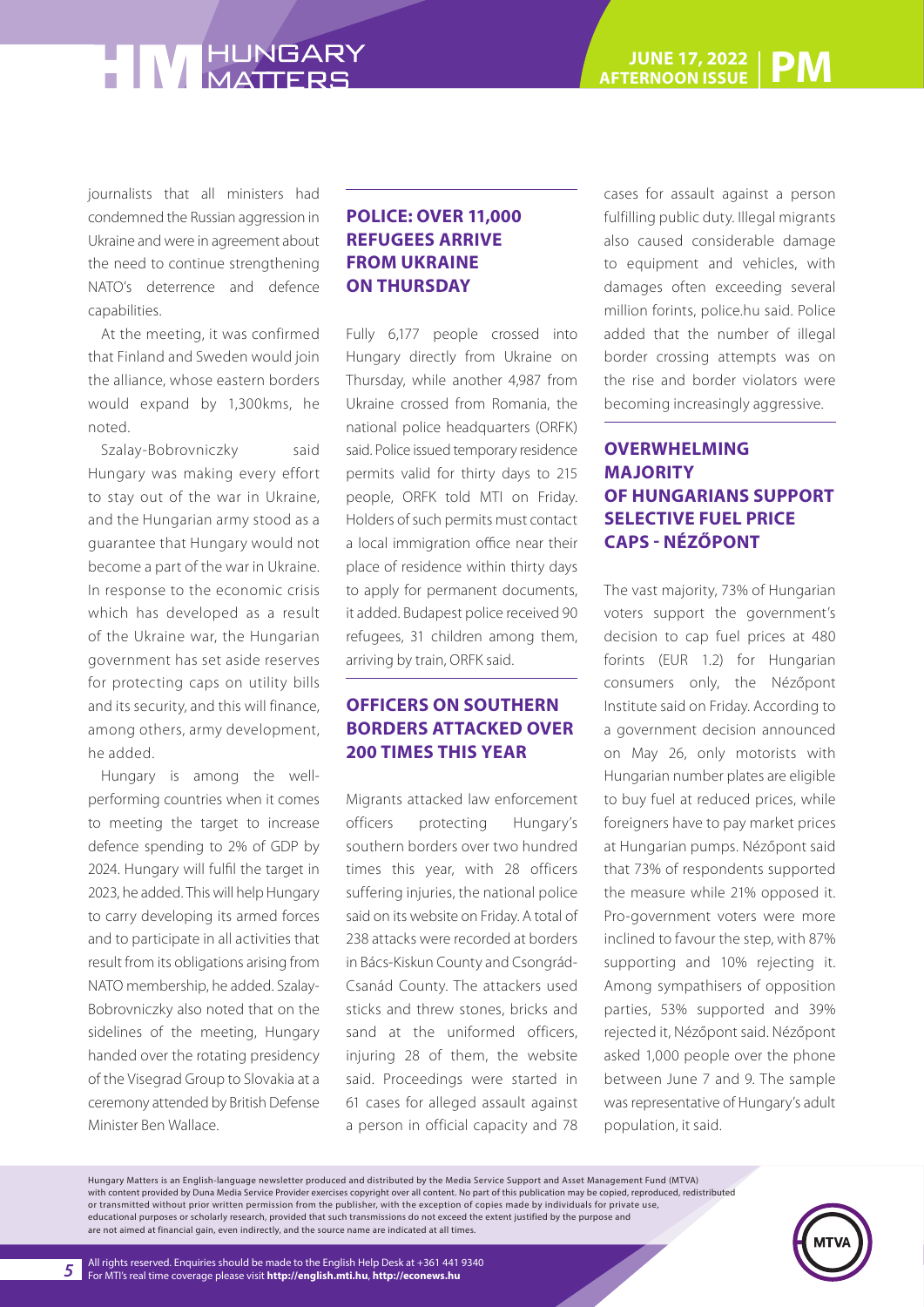#### **US ADVOCACY GROUP WELCOMES HUNGARY REJECTING GLOBAL MINIMUM TAX**

Hungary is wise to reject the global minimum tax proposal that would significantly damage the valuable tax competition among countries and would cause undue harm to businesses, workers and economies around the world, Grover Norquist, President of Americans for Tax Reform, said on the conservative advocacy group's website. Norquist said a global minimum tax would greatly curtail the force of tax competition. He added that competition between nations offered a critical check on the power of governments and it was vital for ensuring efficient and reasonable levels of taxation.

"The proposed minimum tax rate would be particularly detrimental to countries such as Ireland Bulgaria, and Hungary that currently keep their corporate tax rates at lower, more competitive rates," he said. "A global minimum tax also threatens poorer, developing countries that need to maintain high growth rates in order to be lifted out of poverty. Cutting corporate tax rates leads to an increase in investment, productivity, economic growth, output and ultimately higher standards of living," he added. Norquist said the global tax agreement was very dangerous, as it increased the tax burden on US and European manufacturers at a time of war and significant challenges to western economies.

#### **S KOREA'S W-SCOPE TO BUILD HUF 290 BN BATTERY SEPARATOR FILM PLANT IN HUNGARY**

South Korean battery material producer W-Scope is investing 290 billion forints (EUR 728.1m) to build its first European battery separator film plant in Nyíregyháza, in north-eastern Hungary, the minister of foreign affairs and trade said on Friday. The investment will create 1,200 jobs, with the new plant set to produce 1.2 billion square metres of battery separator film for electric vehicles a year, Péter Szijjártó said, according to a foreign ministry statement. Szijjártó said it was beyond doubt that the automotive industry had by now become the backbone of the Hungarian economy. The value of the sector's output came to 9,400 billion forints last year compared with 3,600 billion in 2010, he said. The auto industry output reached a record 3,500 billion forints over the first four months of 2022, the minister added. "And those who attract electric vehicle investments win the future and can lay the foundations of future economic growth," Szijjártó said. He said Hungary was a popular investment destination among the world's leading auto industry companies. Hungary has become a "flagship" of the European automotive sector's transition to electric vehicles and a major player in the manufacture

and export of electric vehicle batteries. Hungary has the world's third largest EV battery production capacity after China and the United States, which will increase from the current annual 50 GWh to 150 GWh by 2025, Szijjártó said. Hungary currently ranks fifth in the export of EV batteries, he added.

Szijiártó said the greatest achievement of the Hungarian government's policy of opening up to the East was that Hungary had become a popular investment destination in Europe among Eastern companies. He added that after 2019 and 2021, it was possible that South Korea will top the list of foreign investors in Hungary again this year. South Korean companies are now the fourth biggest group of investors in Hungary, which demonstrates that individual investments help attract further ones, the minister said. Bilateral trade turnover between Hungary and South Korea reached a new record last year at close to 5 billion dollars, Szijjártó said, adding that it was clear that Hungary benefitted a lot from its relations with the Far Eastern country.

#### **FIDESZ OFFICIALS ADDRESS LŐRINC CSABA AWARD CEREMONY**

A top government official and senior politicians of ruling Fidesz addressed the presentation of the Lőrinc Csaba Award to Balázs Tárnok, the vice president of the Rákóczi Association and expert of minority issues, in Budapest on Thursday evening.

Hungary Matters is an English-language newsletter produced and distributed by the Media Service Support and Asset Management Fund (MTVA) with content provided by Duna Media Service Provider exercises copyright over all content. No part of this publication may be copied, reproduced, redistributed or transmitted without prior written permission from the publisher, with the exception of copies made by individuals for private use, educational purposes or scholarly research, provided that such transmissions do not exceed the extent justified by the purpose and are not aimed at financial gain, even indirectly, and the source name are indicated at all times.